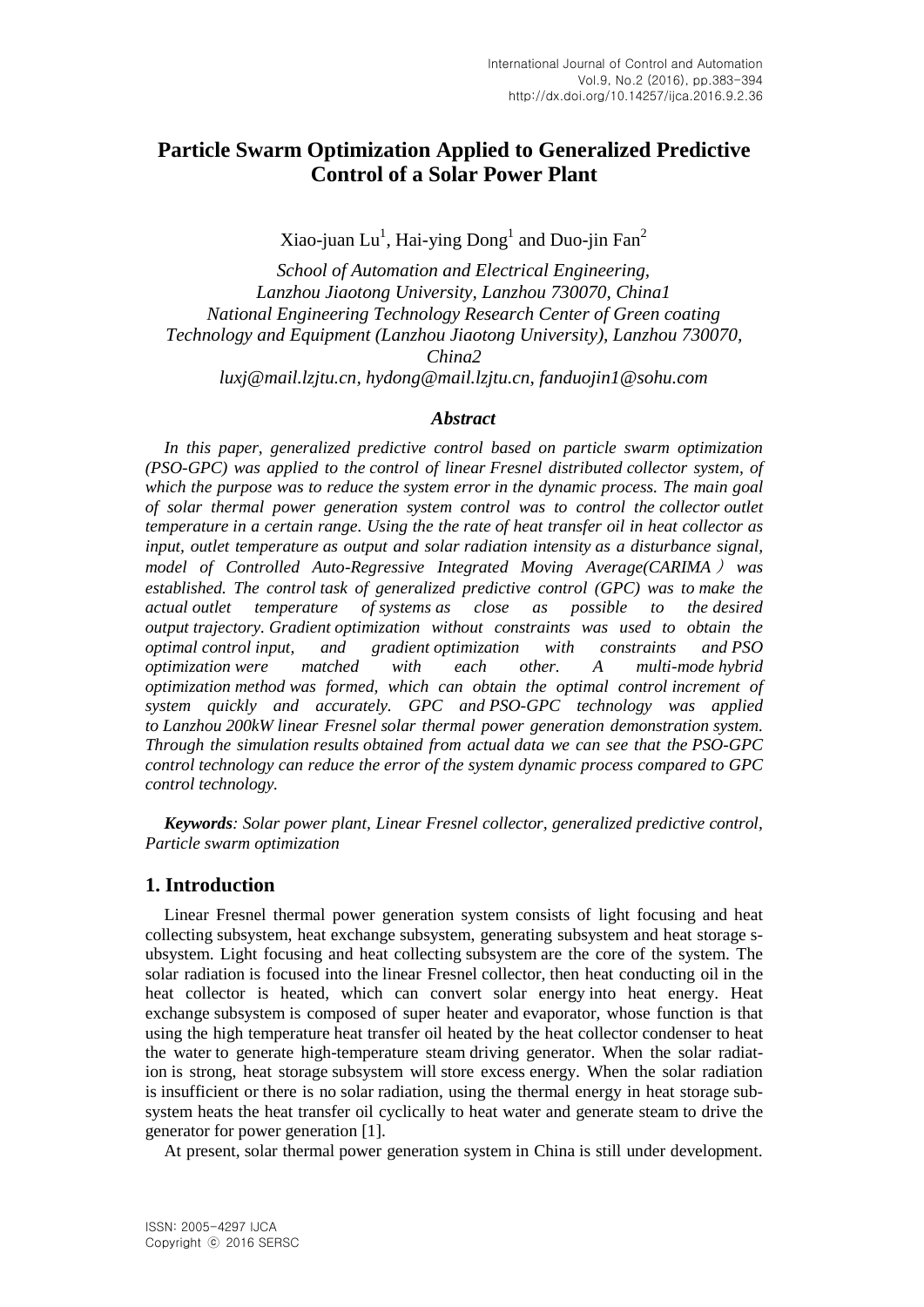The efficiency of solar energy is low and the cost of solar power generation is high, so the introduction of any kinds of advanced control technology will improve the efficiency of the system and also will promote the solar energy to replace traditional energy sources. A lot of articles have studied the solar field control algorithms which were used to realize the desired outlet-temperature where the water flow rate was the manipulated variable. Because of some factors these systems are not easy to control. For a solar distributed collector field the measurable external disturbances are difficult to deal with, so self-tuning proportional-integral controller based on a pole-assignment approach employing serial compensation was presented [2]. In order to track an outlet temperature a feedback linearization technique was used to manipulate the fluid flow rate through the solar field, and the effect of disturbances were weakened [3].

Generalized predictive controllers are also used to the distributed collector field of a solar power plant. Neural predictors obtained from the general identification methodology are used in a nonlinear predictive control scheme derived from the generalized predictive controller (GPC) structure [4, 5]. A special subclass of fuzzy inference systems used in the distributed collector field of a solar power plant, the TP (triangular partition) and TPE (triangular partition with evenly spaced midpoints) systems, can obtain adequate control signals in the whole range of possible operating conditions[6]. Non-linear optimal feedforward control of solar collector plants is not easy because of non-linear disturbance effects and long input-dependent transport delay. So as to obtain an accurate model of feedforward controller design, measured data were used in a black-box recursive prediction error identification algorithm. Accurate feedforward control was obtained in the simulation [7]. Making the outlet oil temperature to track a reference signal by manipulating the oil flow was included in the objective considered in the possible presence of fast disturbances caused by passing clouds, and in this process the plant was assumed to be a "black box" lumped parameter system[8]. The plant dynamics also can be approximated by an affine state-space neural network, of which the complexity is depend on the cardinality of dominant singular values associated with a subspace oblique projection of data-driven Hankel matrix [9]. The use of Nonlinear Model Predictive Controller (NMPC) can manipulate the oil flow rate to maintain the field outlet temperature in the desired reference value and attenuate the disturbances effects [10]. The application of a Nonlinear Model Predictive Controller (NMPC) extended with a dead-time compensator (DTC) of a distributed solar collector field also obtained good performance [11]. Model Predictive control algorithms for solar plants are very helpful to reject disturbances, but some conditions must be suitable for locality. Adaptive model predictive control using an unscented Kalman filter (UKF) was presented [12]. The results of above research literature were applied in the Acurex trough solar thermal power generation system in Spain. The final control goal of these documents is to make temperature of system output oil follow the desired value with minimum error.

The main control objective of solar thermal power generation system is to make outlet oil temperature of distributed solar heat collector maintain at a desired range, use solar radiation to heat the heat transfer oil, regulate the flow rate of the heat transfer oil, and control outlet temperature in a certain range. The control task of GPC is to make the actual output of the system as close as possible to the desired output trajectory, use PSO to find the optimal predictive control law and set the desired output and then apply feedback correction to correct the desired output prediction value [13, 14].

Based on the above analysis, this paper presents the PSO-GPC algorithm which was applied to the control of linear Fresnel collector system. This method used the following error of outlet temperature of heat collector as objective and applied the actual data to analyze. GPC algorithm and PSO-GPC algorithm were separately used to be compared, and the hybrid optimization algorithm can significantly reduce the following error and accelerate the convergence speed of the system. So it can ensure [stationarity](http://dict.cnki.net/dict_result.aspx?searchword=%e5%b9%b3%e7%a8%b3%e6%80%a7&tjType=sentence&style=&t=stationarity) of solar thermal power generation system.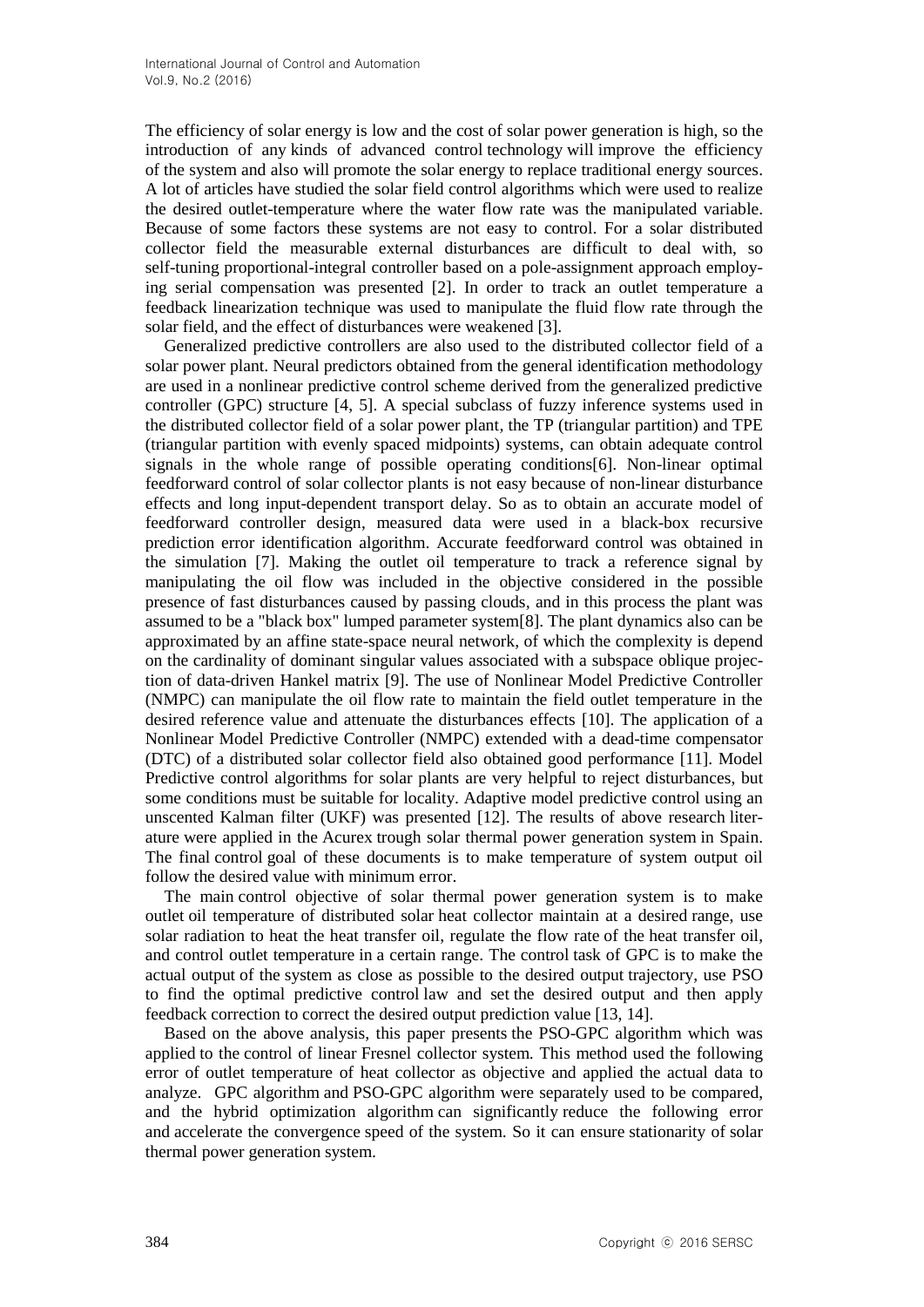This paper is structured as follows: Section 2 is devoted to solar thermal power generation system description, section 3 is the derivation of CARIMA of distributed solar heat collecting system, and section 4 is the structure analysis of GPC algorithm and PSO-GPC algorithm and controller, section 5 is the contrast analysis of experiments. Finally, this paper make the analysis and comparison of two kinds of control algorithm application and plant results.

## **2. Solar Thermal Power Generation System**

Thermal power generation system built in Lanzhou New District came online in 2012. Area of collector field is  $2335m^2$ , photo-thermal conversion efficiency of system is 60%, the tracking precision of system is about  $0.1^{\circ}$  and construction area is 4000 m<sup>2</sup>. The heat transfer medium of system is heat conducting oil, of which working temperature is  $350^{\circ}\text{C}$ . Using the oil-water heat exchange technology to get the steam whose temperature is 300 ℃ to drive the generator to generate electricity. The system is shown in Figure 1. Focusing system used linear Fresnel collector, of which the width is 16m and the length is 96m. Fresnel uses two times of condenser, the length of pipeline of heat transfer oil is L=220m and generator selects screw generator. Working process of the linear Fresnel thermal power generation system: Linear Fresnel condenser heats the heat transfer oil, the heat collecting pipe through the heat exchange subsystem heats water and generate steam, high temperature steam drives generator, the heat conduction oil through heat exchange subsystem enters the heat storage system and heat the heat storage salt to store heat and the heat conducting oil flowing out from thermal energy storage system after the circulation enters into linear Fresnel collector system. The Fresnel heat collecting part is shown in figure 2. Boiler pressure of screw expansion of power unit is 1.0Mpa; Exhaust pressure is 0.14Mpa; Continuous flow is 6.6 t/h; Power generation is 200kW; The annual power generation is 1.6 million kW·H.



**Figure 1. Structure of Linear Fresnel Thermal Power Generation System**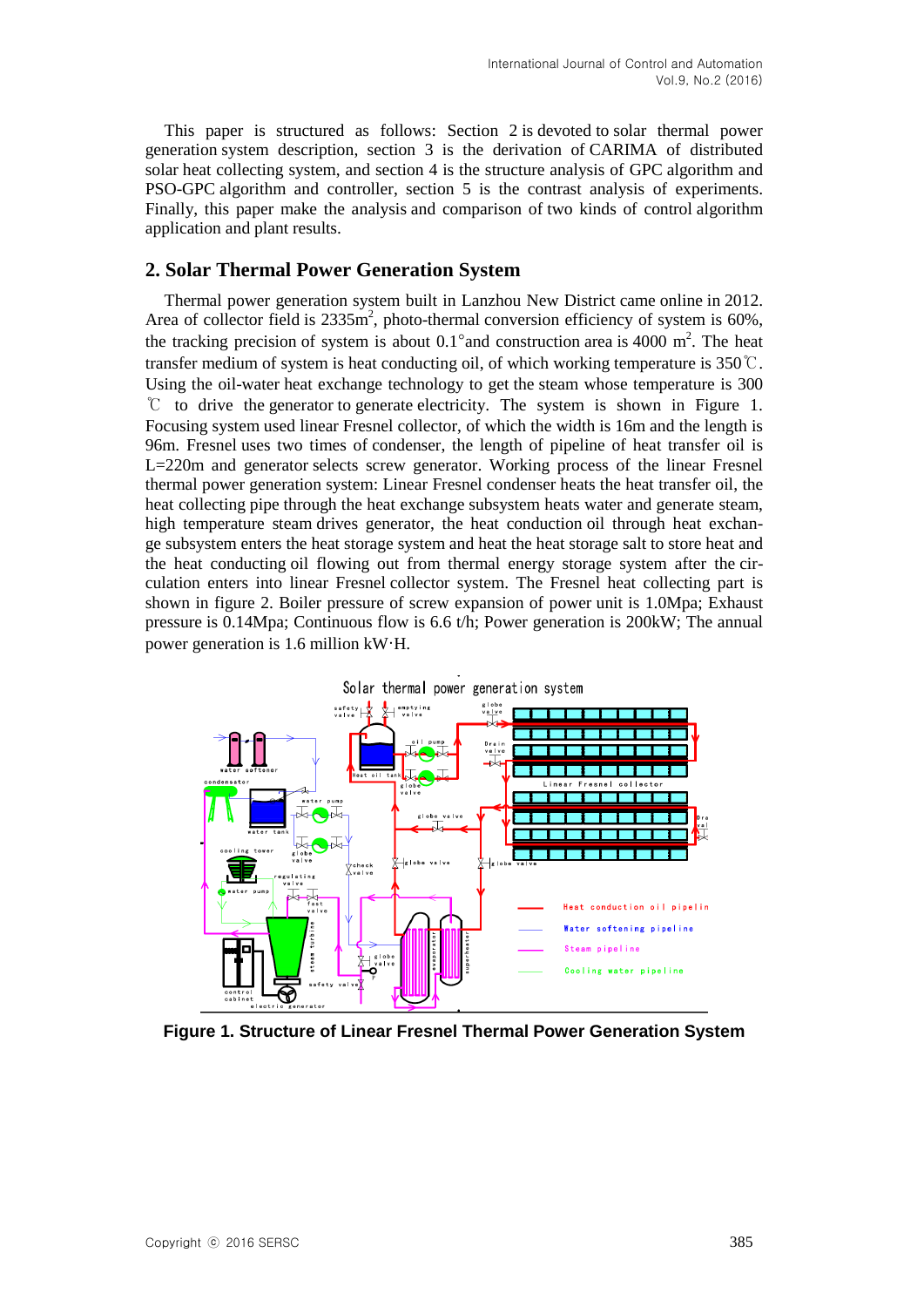

**Figure 2. Tracking Picture of Linear Fresnel Collector**

## **3. Plant Model of Solar Thermal Power Generation**

In 1985, the Spanish scholar Carmona, R. Initially used a distributed parameter model about temperature to describe the heat change of solar collector field in his doctoral thesis. He divided the tube length into a plurality of  $\Box x$  and constructed a distributed parameter model which was expressed by partial differential equation (1) and (2). The control variable of control system is flow rate of the heat conducting oil. The output signal is outlet temperature of collector field. Interference signal is the actual measureed solar radiation intensity. The model was used as the control model by scholars to

simulate and analyze the control performance of the heat collecting system [6, 9, 15].  
\n
$$
\rho_m C_m A_m \frac{\partial T_m}{\partial t} = \eta_0 G I(t) - h_l (T_m(x, t) - T_a(t)) - D \pi h_l (T_m(x, t) - T_f(x, t)) \tag{1}
$$

$$
\rho_m c_m A_m \frac{\partial T_f}{\partial t} = \eta_0 \omega_1(t) - n_l (I_m(x,t) - I_a(t)) - D \pi n_l (I_m(x,t) - I_f(x,t))
$$
\n
$$
\rho_f C_f A_f \frac{\partial T_f}{\partial t}(x,t) + \rho_f C_f u(t) \frac{\partial T_f}{\partial x}(x,t) = D \pi h_l (T_m(x,t) - T_f(x,t))
$$
\n(2)

where m represents metal and f represents fluid. All of the variables description is represented in table 1.

| 1 | symbo                   | description                             | units                                        |
|---|-------------------------|-----------------------------------------|----------------------------------------------|
|   | $\mathbf{t}$            | Time                                    | S                                            |
|   | $\boldsymbol{x}$        | Space                                   | m                                            |
|   | $\rho$                  | Density                                 | $\mbox{kg m}^{-3}$                           |
|   | $\mathcal{C}_{0}^{(n)}$ | Specific heat capacity                  | $JK^{-1}kg^{-1}$                             |
|   | $\overline{A}$          | Cross-sectional area                    | 2<br>m                                       |
|   | $T(t,\boldsymbol{x})$   | Temperature                             | $K, \degree C$                               |
|   | u(t)                    | Oil pump volumetric flow rate           | $m^3s^{-1}$                                  |
|   | I(t)                    | Solar irradiance                        | $W m^{-2}$                                   |
|   | $\eta_0$                | Mirror optical efficiency               |                                              |
|   | G                       | Mirror optical aperture                 | m                                            |
|   | $T_a(t)$                | Ambient temperature                     | $K, \degree C$                               |
|   | h <sub>l</sub>          | Global coefficient of thermal losses    | W m <sup>-2</sup> $^{\circ}$ C <sup>-1</sup> |
|   | $h_{i}$                 | Coefficient of metal-fluid transmission | W m <sup>-2</sup> $^{\circ}$ C <sup>-1</sup> |
|   | $D_i$                   | Inner diameter of pipe line             | m                                            |
|   | L                       | Tube length                             | m                                            |

**Table 1. Solar Power Plant Model Variables and Parameters**

In formula (1) and (2), if we ignore the heat loss of metal and heat loss of heat transfer process, we can get formula (3).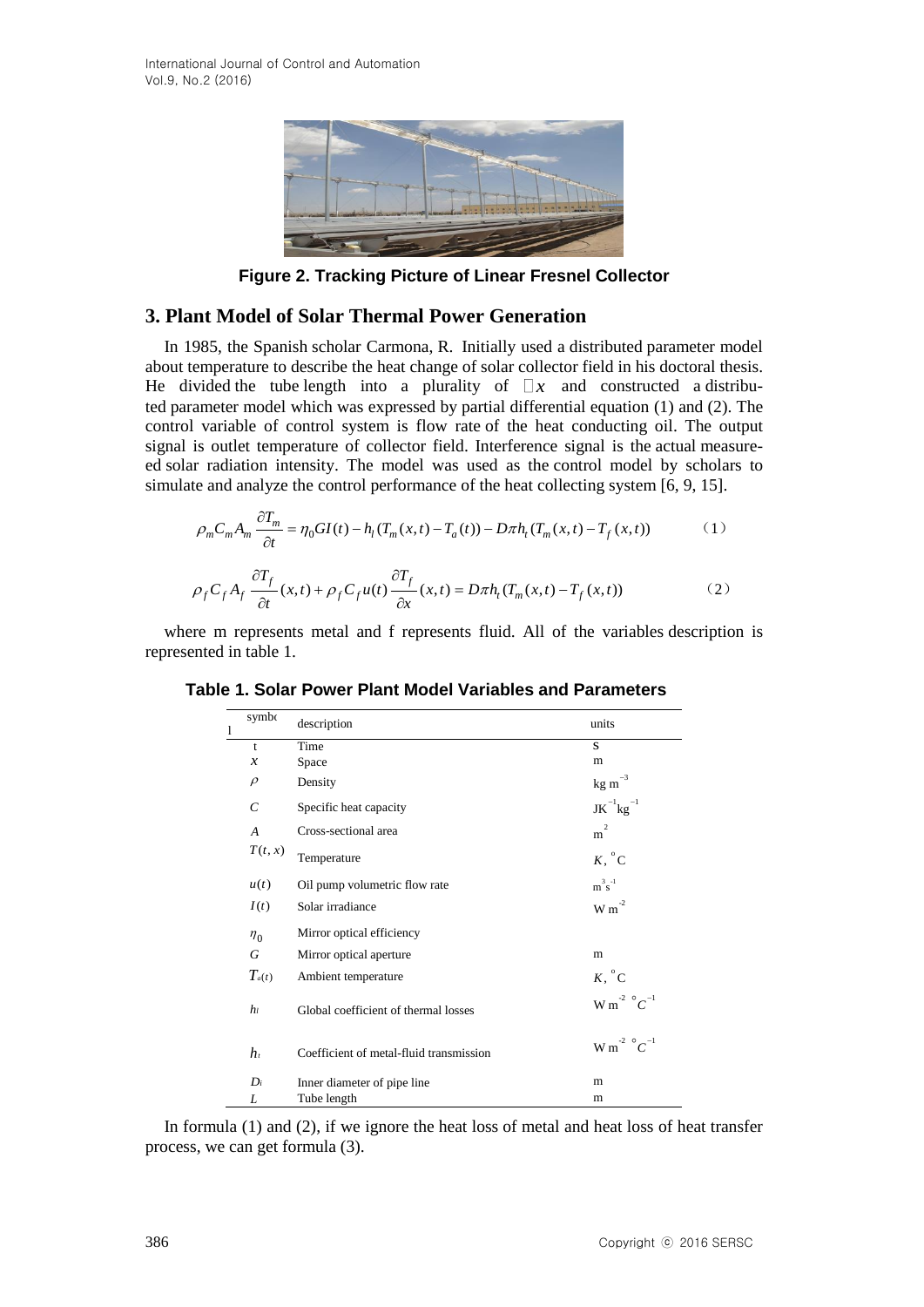$$
\rho_f C_f A_f \frac{\partial T_f}{\partial t}(x, t) + \rho_f C_f u(t) \frac{\partial T_f}{\partial x}(x, t) = \eta_0 G I(t)
$$
\n(3)

The formula (3) can be expressed by equation (4).  
\n
$$
\rho_f C_f A_f \frac{dT_n(t)}{dt} = \eta_0 G I - \rho_f C_f u(t) \frac{T_n(t) - T_{n-1}(t)}{\Box x} \qquad n = 1...N
$$
\n(4)

*x* is the measured length of oil-way in the length range of  $\Box x$ .  $T_n(t)$  is oil outlet temperature of collector tube,  $T_{n-1}(t)$  is inlet temperature and t is the time. While  $x = L$  and L is the total length of collector tube, equation (4) can be expressed by equation (5).  $\frac{d(t)}{dt} = \eta_0 G I(t) - \rho_0 C_c u(t) \frac{T_n(t) - T_{n-1}(t)}{2\pi}$ 

(5).  
\n
$$
\rho_f C_f A_f \frac{dT_n(t)}{dt} = \eta_0 G I(t) - \rho_f C_f u(t) \frac{T_n(t) - T_{n-1}(t)}{L} \qquad n = 1...N
$$
\n(5)

 $T_n(t)$ ,  $T_{n-1}(t)$  are respectively the oil outlet temperature and the inlet temperature of collector tube, and t is the time.

According to the measured actual data and in the condition of big radiation intensity and good performance of heat storage, the variation range of outlet temperature and the inlet temperature is  $20^{\circ}C \square 25^{\circ}C$  at the same time under the action of reservoir oil between heat storage system and heat collecting system. When formula (5) is discrete and the sampling period is  $T$ , the equation  $(5)$  can be expressed by equation  $(6)$ , in which  $a = [T_n(t) - T_0(t)] / L$ ,  $y(t) = T_n(t)$ .<br> $Q \cdot C \cdot A \cdot \frac{[y(k+1)T] - y(kT)}{[y(k+1)T] - y(kT)}$ 

$$
\rho_f C_f A_f \frac{[y(k+1)T] - y(kT)}{T} = \eta_0 G I(k) - \rho_f C_f a u(k)
$$
\n(6)

In which,  $u(t)$  is input,  $y(t)$  is output,  $I(t)$  is disturbance, T is sampling period. The equation (6) can be expressed by equation(7).

$$
y(k+1) = y(k) - \frac{T}{\rho_f C_f A_f} \times a \times u(k) + \frac{\eta_0 GT}{\rho_f C_f A_f} \times I(k)
$$
 (7)

Distributed Solar Collector (DSC) is a system of strong interference, of which heat transfer oil flow of the heat collector is input and oil outlet temperature is output. The intensity of solar radiation which can be measured actually is a disturbance signal. The equation (7) is the CARIMA model of system.

## **4. Controller Design**

#### **4.1. GPC Algorithm**

The essence of generalized predictive control is optimization control algorithm that is to seek  $\Delta u(k)$ ,  $\Delta u(k+1)$ ,.....  $\Delta u(k+N-1)$  when the objective function reaches the minimum value. Predictive control includes the model prediction, rolling optimization, feedback correction [13][16].

GPC algorithm based on CARIMA model is as follows. The CARIMA model can be expressed as(8).

$$
A(z^{-1})y(k) = z^{-d}B(z^{-1})\Delta u(k) + C(z^{-1})\xi(k)
$$
\n(8)

Where,  $y(k)$ ,  $\Delta u(k)$  and  $\xi(k)$  are output, control increment and white noise respectively. *d* is the pure delay.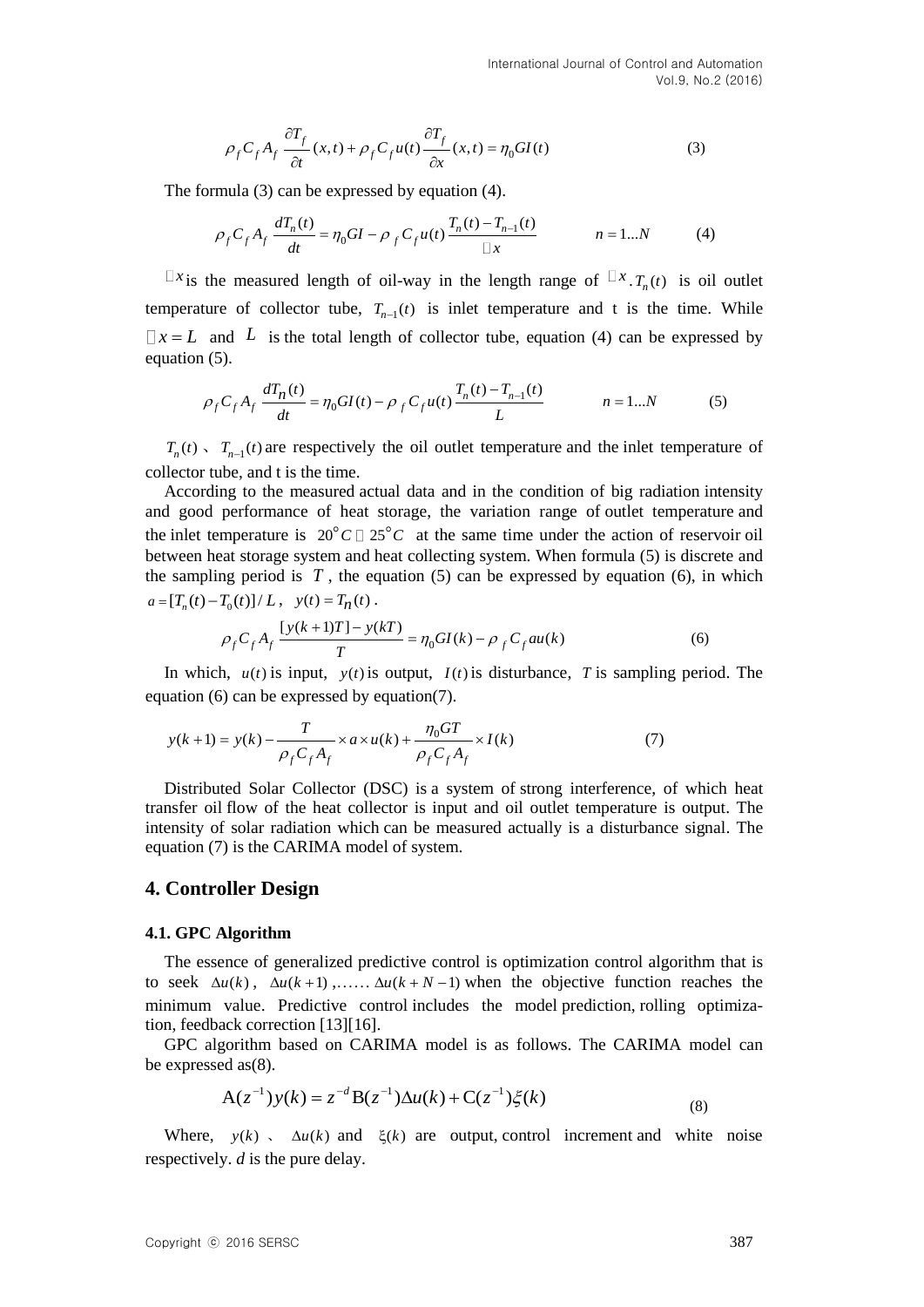International Journal of Control and Automation Vol.9, No.2 (2016)

And

$$
\begin{cases}\nA(z^{-1}) = 1 + a_{1,1}z^{-1} + a_{1,2}z^{-2} + \dots + a_{1,n_a}z^{-n_a} \\
B(z^{-1}) = b_{1,0} + b_{1,1}z^{-1} + b_{1,2}z^{-2} + \dots + b_{1,n_b}z^{-n_b} , \quad l_{1,0} \neq 0 \\
C(z^{-1}) = 1 + c_{1,1}z^{-1} + c_{1,2}z^{-2} + \dots + c_{1,n_c}z^{-n_c}\n\end{cases}
$$
\n(9)

According to the formula(9), minimum variance of output prediction model of system in the future time is expressed by formula(10).

$$
\mathbf{Y}^* = \mathbf{Y}_m + \mathbf{G} \Delta \mathbf{U} \tag{10}
$$

$$
\mathbf{Y}_{m} \text{ is the past output of system.} \quad \mathbf{Y}^{*} \text{ is predict output in future.}
$$
\n
$$
\mathbf{Y}^{*} = \left[ y^{*}(k+d|k), \quad y^{*}(k+d+1|k), \cdots, y^{*}(k+N|k) \right]^{T} \tag{11}
$$

$$
\mathbf{Y}_{m} = [y_{m}(k+d), y_{m}(k+d-1), \cdots, y_{m}(k+N)]
$$
\n
$$
\mathbf{Y}_{m} = [y_{m}(k+d), y_{m}(k+d-1), \cdots, y_{m}(k+N)]^{T}
$$
\n(12)

$$
\mathbf{Y}_{m} = [y_{m}(k+a), y_{m}(k+a-1), \cdots, y_{m}(k+N)]
$$
\n
$$
\Delta \mathbf{U} = [\Delta u(k), \Delta u(k+1), \cdots, \Delta u(k+N-d)]^{T}
$$
\n(13)

$$
\Delta \mathbf{U} = [\Delta u(k), \Delta u(k+1), \cdots, \Delta u(k+N-d)]^{T}
$$
\n(13)  
\n
$$
\Delta u(k+i) = u(k+i) - u(k+i-1), i = 0, 1, \cdots, N-d
$$
\n(14)

$$
\mathbf{G} = \begin{bmatrix} b_{1,0} & 0 & \cdots & 0 \\ b_{2,0} & b_{1,0} & \cdots & 0 \\ \vdots & \vdots & & \vdots \\ b_{N-d+1,0} & b_{N-d,0} & \cdots & b_{1,0} \end{bmatrix}
$$
(15)

**G** is the control matrix.

obtained from (16).

In formula (12) 
$$
y_m(k+j)
$$
 is determined by input and output of the past, which can be  
tained from (16).  

$$
y_m(k+j) = -\sum_{i=1}^{n_a} a_{1,i} y_m(k+j-i) + \sum_{i=0}^{n_b} b_{1,i} \Delta u(k+j-d-i|k)
$$

$$
+ \sum_{i=0}^{n_c} c_{1,i} \xi(k+j-i|k), \qquad j=1,2,\cdots N
$$
(16)

In which

$$
\Delta u(k+i|k) = \begin{cases} 0, i \ge 0 \\ \Delta u(k+i), i < 0 \end{cases}
$$

$$
\xi(k+i|k) = \begin{cases} 0, i \ge 0 \\ \xi(k+i), i \le 0 \end{cases}
$$

$$
y_m(k+i) = y(k+i), i \le 0
$$

Matrix element of formula (15) can be obtained from (17).

$$
b_{j,0} = b_{l,j-1} - \sum_{i=1}^{j_1} a_{l,i} b_{j-i,0} \qquad j = 2,3,\dots,N-d+1 \tag{17}
$$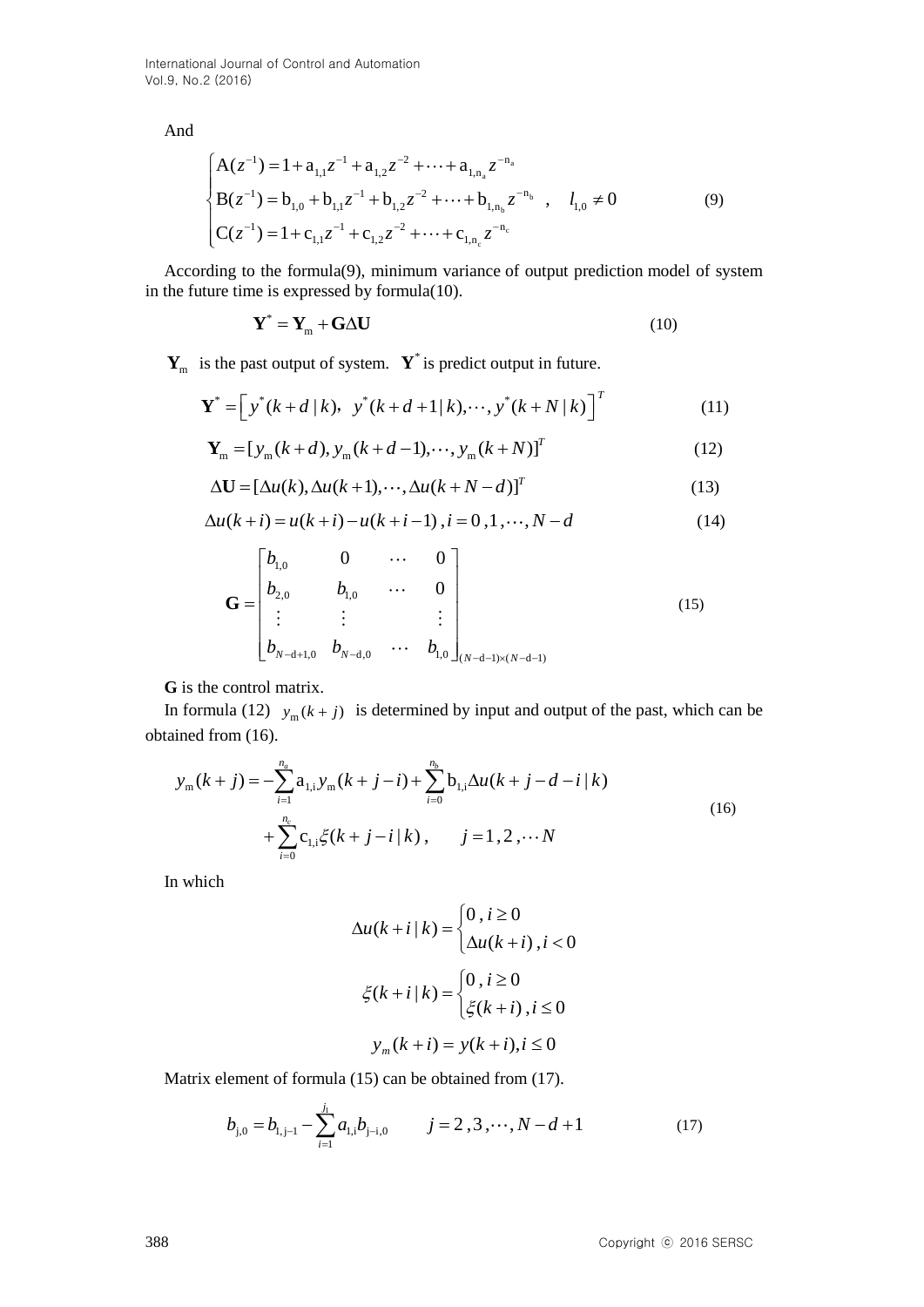In which 
$$
j_1 = \min\{j-1, n_a\}
$$
; while  $j-1 > n_b$ ,  $b_{1,j-1} = 0$ .  
\n
$$
\begin{cases}\ny_r(k+d-1) = y_m(k+d-1) \\
y_r(k+d+i) = \alpha y_r(k+d+i-1) + (1-\alpha)\omega(k+d) \\
\mathbf{Y}_r = \begin{bmatrix}y_r(k+d), y_r(k+d+1), \cdots y_r(k+N)\end{bmatrix}^T\n\end{cases}
$$
\n(18)

 $\omega(k)$  is the desired output of k moment.  $\alpha$  is soft output coefficient.  $\mathbf{Y}_r$  is reference

trajectory vector. The minimized objective function is expressed by (19).  
\n
$$
J = E\{ (\mathbf{Y} - \mathbf{Y}_j)^T (\mathbf{Y} - \mathbf{Y}_r) + \Delta \mathbf{U}^T \mathbf{\Gamma} \Delta \mathbf{U} \}
$$
\n(19)

Corresponding generalized predictive control is as follows.

$$
\Delta \mathbf{U} = (\mathbf{G}^T \mathbf{G} + \mathbf{\Gamma})^{-1} \mathbf{G}^T (\mathbf{Y}_r - \mathbf{Y}_m)
$$
(20)

So control variable at the moment can be obtained .

$$
\Delta \mathbf{U} = (\mathbf{G} \ \mathbf{G} + \mathbf{I}) \ \mathbf{G} \ (\mathbf{Y}_r - \mathbf{Y}_m)
$$
\n
$$
\text{So control variable at the moment can be obtained.}
$$
\n
$$
u(k) = u(k-1) + \Delta u(k) = u(k-1) + [1, 0, \cdots 0] (\mathbf{G}^T \mathbf{G} + \Gamma)^{-1} \mathbf{G}^T (\mathbf{Y}_r - \mathbf{Y}_m)
$$
\n
$$
(21)
$$

**Γ** , unit matrix, is the control weighting matrix. To sum up, the GPC control struc- ture is shown in figure 3.



**Figure 3. GPC Control Structure**

#### **4.2. PSO-GPC Algorithm**

In 2007, generalized predictive algorithm optimized by particle swarm has been studied and some simple applications of simulation have been performed.

## **4.2.1 PSO algorithm**

Particle swarm optimization algorithm [17-19] is described as follows: If the dimension of search space is n, the population consists of m particles,  $x = (x_1, x_2, \dots, x_m)^T$  and  $x_i = (x_{i,1}, x_{i,2}, \dots, x_{i,n})^T$  is the position of particle *i*, velocity of which is  $v_i = (v_{i,1}, v_{i,2} \cdots v_{i,n})^\text{T}$ . Individual extreme of the particle is  $p_i = (p_{i,1}, p_{i,2} \cdots p_{i,n})^\text{T}$ , and the global extreme of the population is  $p_{g} = (p_{g,1}, p_{g,2} \cdots p_{g,n})^{\text{T}}$ . When particles find individual and global extreme, they update the velocity and position according to the following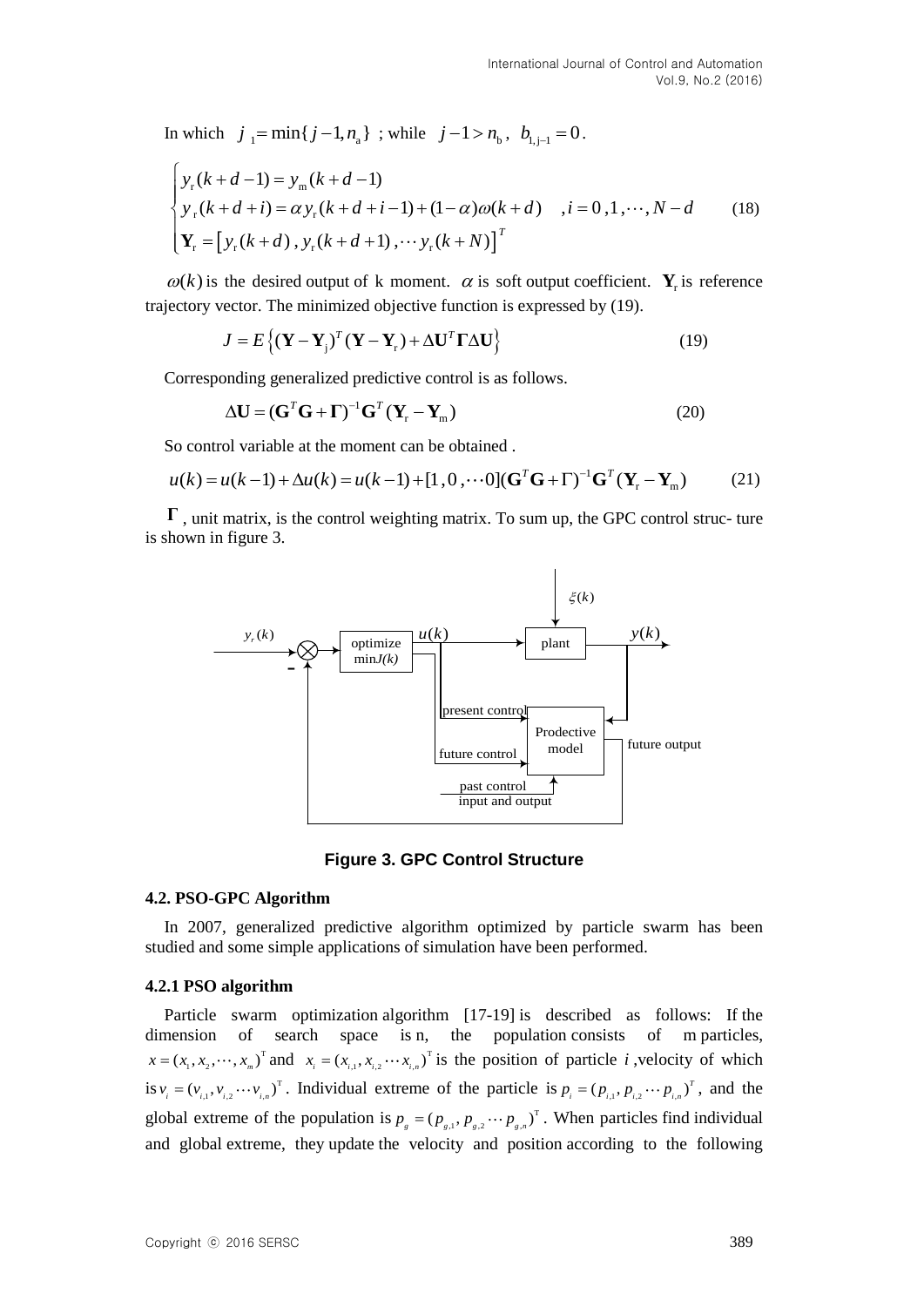International Journal of Control and Automation Vol.9, No.2 (2016)

two formula.

$$
v_{i,d}^{k+1} = v_{i,d}^k + c_1 r_1 (p_{i,d}^k - x_{i,d}^k) + c_2 r_2 (p_{g,d}^k - x_{i,d}^k)
$$
\n
$$
x_{i,d}^{k+1} = x_{i,d}^k + v_{i,d}^k
$$
\n(23)

Where  $c_1$  and  $c_2$  are weight coefficient of acceleration,  $r_1$  and  $r_2$  are random function between  $(0, 1)$ ,  $v_i^k$  $v_{i,d}^k$  and  $x_{i,j}^k$  $x_{i,d}^k$  are respectively the velocity and position of d dimension of particle *i* in the K iteration.  $p_{i}^{k}$  $p_{i,d}^k$  Is the position of Individual extreme of d dimension of particle *i* .  $p_{s}^{k}$  $p_{g,d}^k$  Is the position of global extreme of d dimension of population.

According to the evolution Equations of particles above,  $c_1$  regulate the step which can make particle fly to the best position of itself and  $c_2$  regulate the step which can make particle fly to the best position of overall situation. At the same time in order to reduce the possibility in the evolutionary process of particles leaving the search space,  $v_{i,d}$  is usually restricted in a certain range  $v_{i,d} \in [-v_{max}, v_{max}]$ . If the search space of question is restricted in  $[-x_{\text{max}}, x_{\text{max}}]$ ,  $v_{\text{max}}$  can be set  $v_{\text{max}} = kx_{\text{max}}$ ,  $0 \le k \le 1$ .

#### **4.2.2 PSO-GPC Algorithm**

According to the performance index (19), the essence of the optimization problem is the optimization problem with constraints. The traditional optimization methods are difficult to solve, so we use the PSO algorithm to optimize the performance index (19) and then solve the predictive control law directly. Specific steps are as follows.

The performance index (19) can be seen as fitness function of the PSO algorithm, and the parameters to be optimized of PSO algorithm are  $\Delta u(k + j - 1|k)$ ,  $j = 1,..., N$  which are amount of change sequence of predictive control variable. The range of parameters optimization is  $[\Delta u_{\text{min}}, \Delta u_{\text{max}}]$ . There are N parameters to be optimized, Then the dimension of parameter space of PSO algorithm is *D*=*N*. The position of j particle can be expressed as a as a vector whose dimension is *N* that the dimension of parameter space of 1 50 algorithm is *D*=*N*. The position of J particle can<br>be expressed as a as a vector whose dimension is *N* that<br>is  $X_j = [\Delta u_j(k|k), \Delta u_j(k+1|k), ... \Delta u_j(k+N-1|k)], j = 1, ..., M$ . Each element are itera updated through formula (21), and then optimal performance index (19) is calculated. If the performance indexes meet the end condition, the position of the particle whose fitness function value is minimum in particle swarm is the optimal predictive control sequence. The first element is the control input at current time in the system, and the next moment repeat the above process. So we can get the optimal control.

$$
u^*(k) = u^*(k-1) + \Delta u^*(k)
$$
\n(24)

#### **5. Simulation Analysis**

According to the actual operation data, when the outlet temperature reached above150 ℃, system began producing power . The control range of the oil outlet temperature is 160 ° $\degree$  ~220 ° $\degree$ . The range of oil flow is 31/s~121/s. The sampling period is *T* = 20s. At the same time, temperature difference of oil outlet temperature and the inlet temperature is 25  ${}^{\circ}\text{C}$  .  $\rho_{f} = 800 \text{kg/m}^3$ ,  $C_f = 2600 J / kg \mathbb{C}^{\circ}C$ ,  $A_f = 0.65 \text{m}^2$   $\eta_0 = 0.60$ ;  $G = 0.8 \text{m}$ ,

 $L = 220$ m. Simulation results are shown as below.

The data of June 9, 2014 and June 19th respectively were used to make simulation research. GPC algorithm and PSO-GPC algorithm were used to make simulation analysis.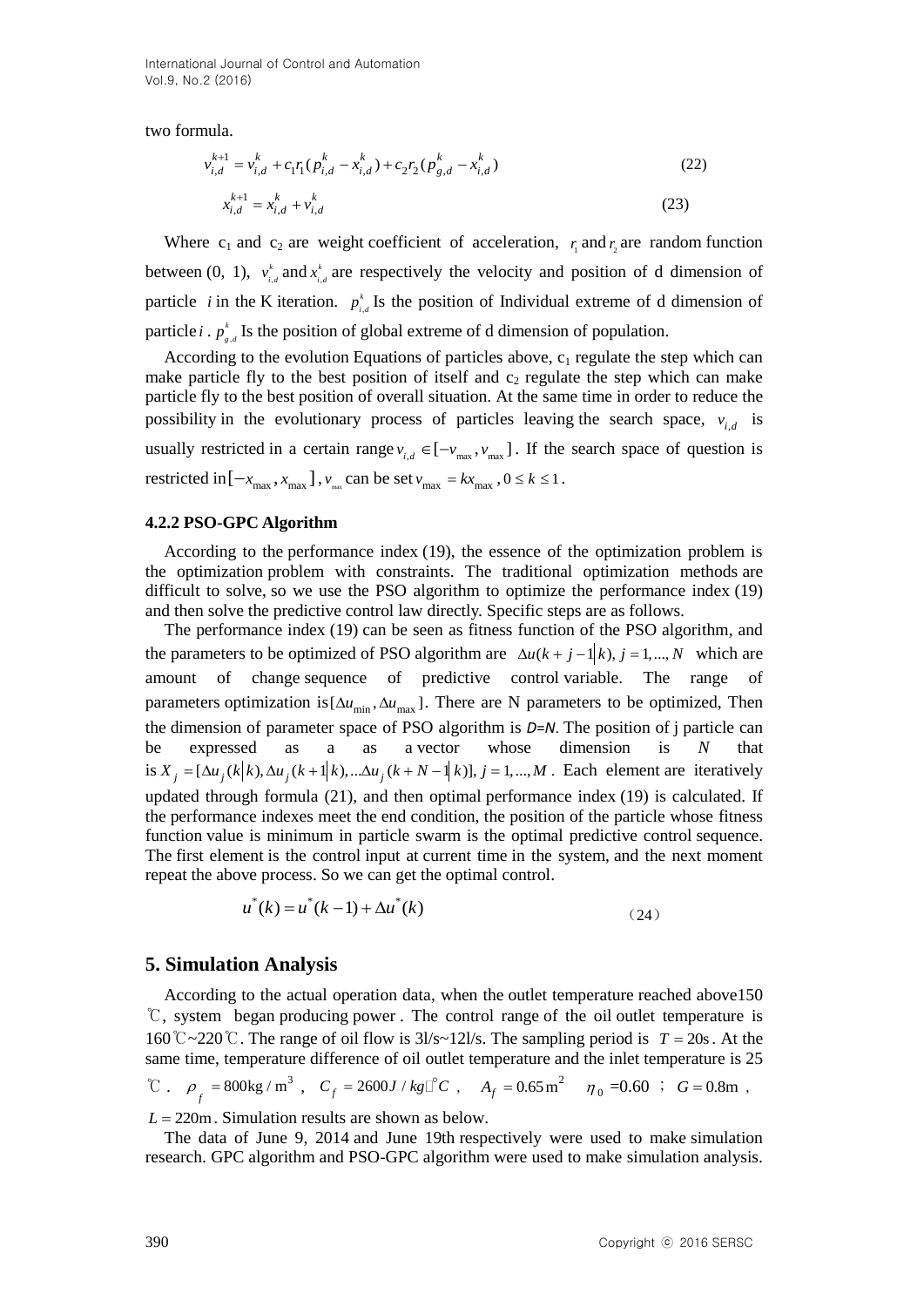The simulation results are in figure 4 to figure 11. In the figures, OBJECT denotes the set future output target curve  $y_r(k)$ ; GPC represents the simulation results of GPC technology; And PSO-GPC represents the simulation results of PSO-GPC technology.



**Figure 4. 6-9 Comparison of the Results of Oil Outlet Temperature**



**Figure 5. 6-9 Comparison of the Results of Output Error**



**Figure 6. 6-9 Comparison of the Results of Control Increment after Optimization**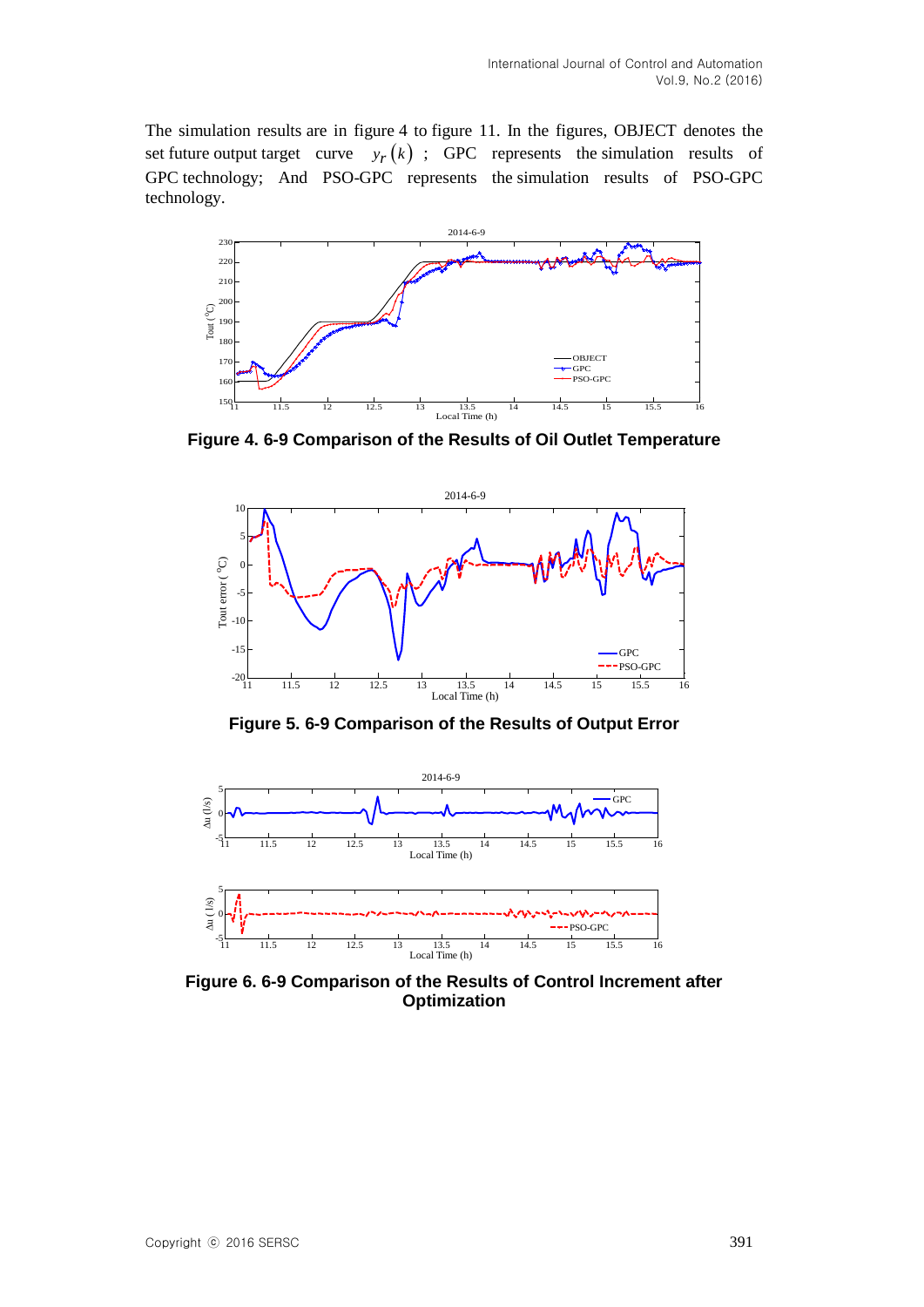

**Figure 7. 6-9 the Actual Measured Solar Radiation**



**Figure 8. 6-19 Comparison of the Results of Oil Outlet Temperature**



**Figure 9. 6-19 Comparison of the Results of Output Error**



**Figure 10. 6-19 Comparison of the Results of Control Increment after Optimization**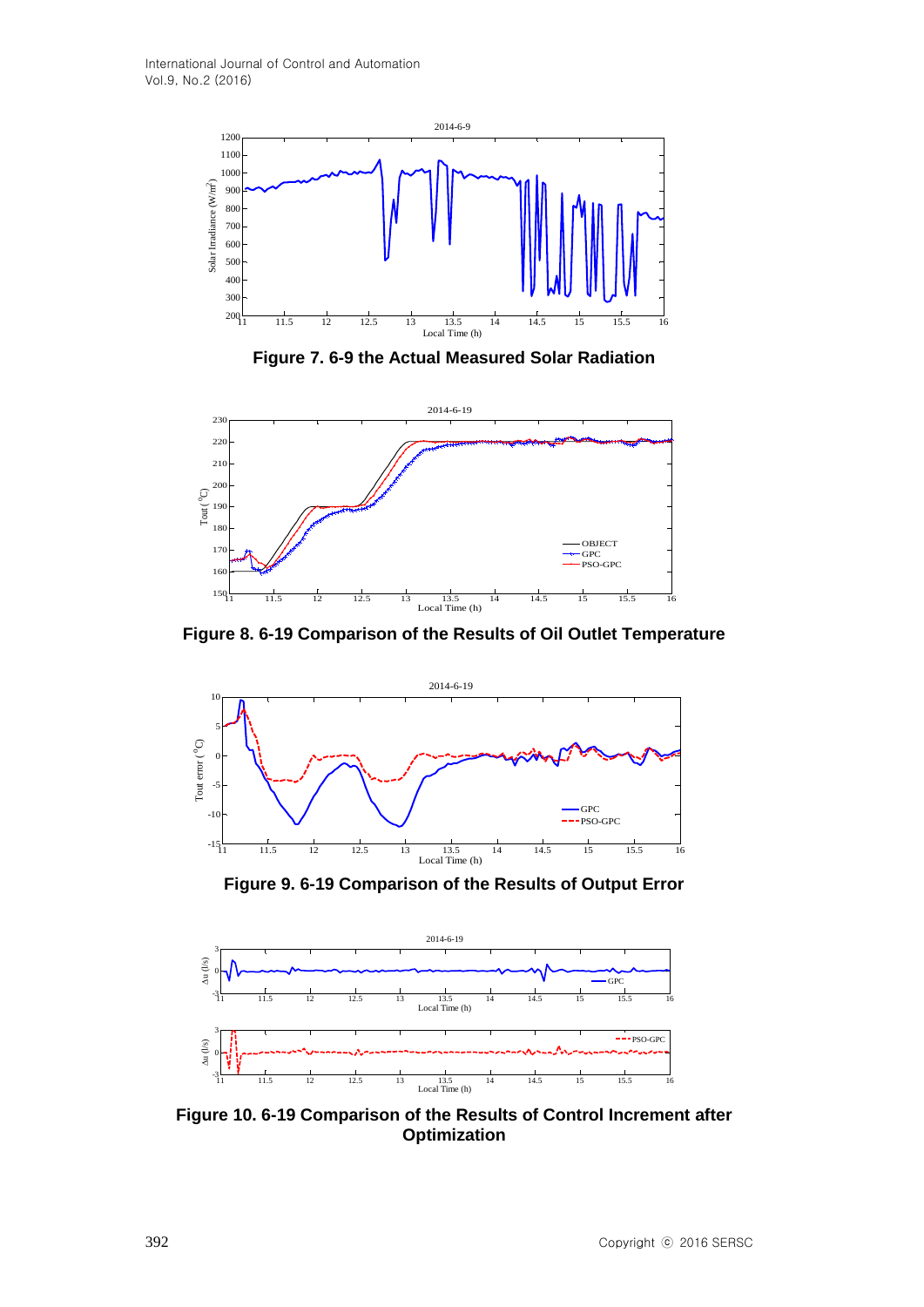

**Figure 11. 6-19 the Actual Measured Solar Radiation**

As can be seen from the above simulation results, the sun radiation of June 9th is large which had big fluctuations after 14:00 pm. but to raise to 800  $W/m<sup>2</sup>$ . The highest output temperature of oil outlet temperature is set at  $220\degree$ . When the working temperature of screw generator reached 150℃, it will start working. Therefore, a part of the heat of solar radiation was used for power generation part, and another part of the heat can be used as storage. So power generation and heat storage can be done at the same time.

Through using the actual data of two days, application of GPC algorithm used into control of linear Fresnel collector system was verified effective. When added hybrid particle swarm optimization algorithm, control effect was improved. As can be seen from the results of optimization of two algorithm storage and generating state. After 13:30 pm of June 19th the solar radiation decreased slowly. After 15:30 pm solar radiation is reduced to below  $600W/m^2$ , at this point the oil outlet temperature was rely on heat storage system to heat transfer oil. After 16:00 pm if solar radiation did not rebound, the oil outlet temperature is difficult to maintain at 220℃. It can be seen from the two days' control simulation results that output error of hybrid optimization is smaller when hybrid optimization is added. Therefore hybrid optimization had better control effect. PSO-GPC reduced the system output error and stabilized the incremental change of control variable relatively. The range of output error of June 9th is -17℃~10℃ and the range of output error of June 19th is -13℃~9℃. After using the hybrid optimization algorithm, the range of output error of June 9th is -7℃~7℃and the range of output error of June 19th is -4℃~7℃. After 13:00 pm the output error of hybrid optimization became small. After about 14:20 pm of June 9th the solar radiation had fluctuations, but it can rise to 800 W/ $m^2$ . So the system has been running in the heat

## **6. Conclusion**

This paper deduced and established the CARIMA model of Linear Fresnel solar thermal power generation system and applied PSO-GPC control algorithm into control of solar thermal power generation system. GPC and PSO-GPC control algorithm were both applied to Lanzhou Dacheng Fresnel thermal power generation system. The actual data was used to simulate, verify and analyze. In terms of comparison of GPC and PSO-GPC algorithm, PSO- GPC algorithm decreases the system output error and the amplitude variation of the temperature. Therefore, the PSO-GPC algorithm was applied to the control of linear Fresnel collector system effectively.